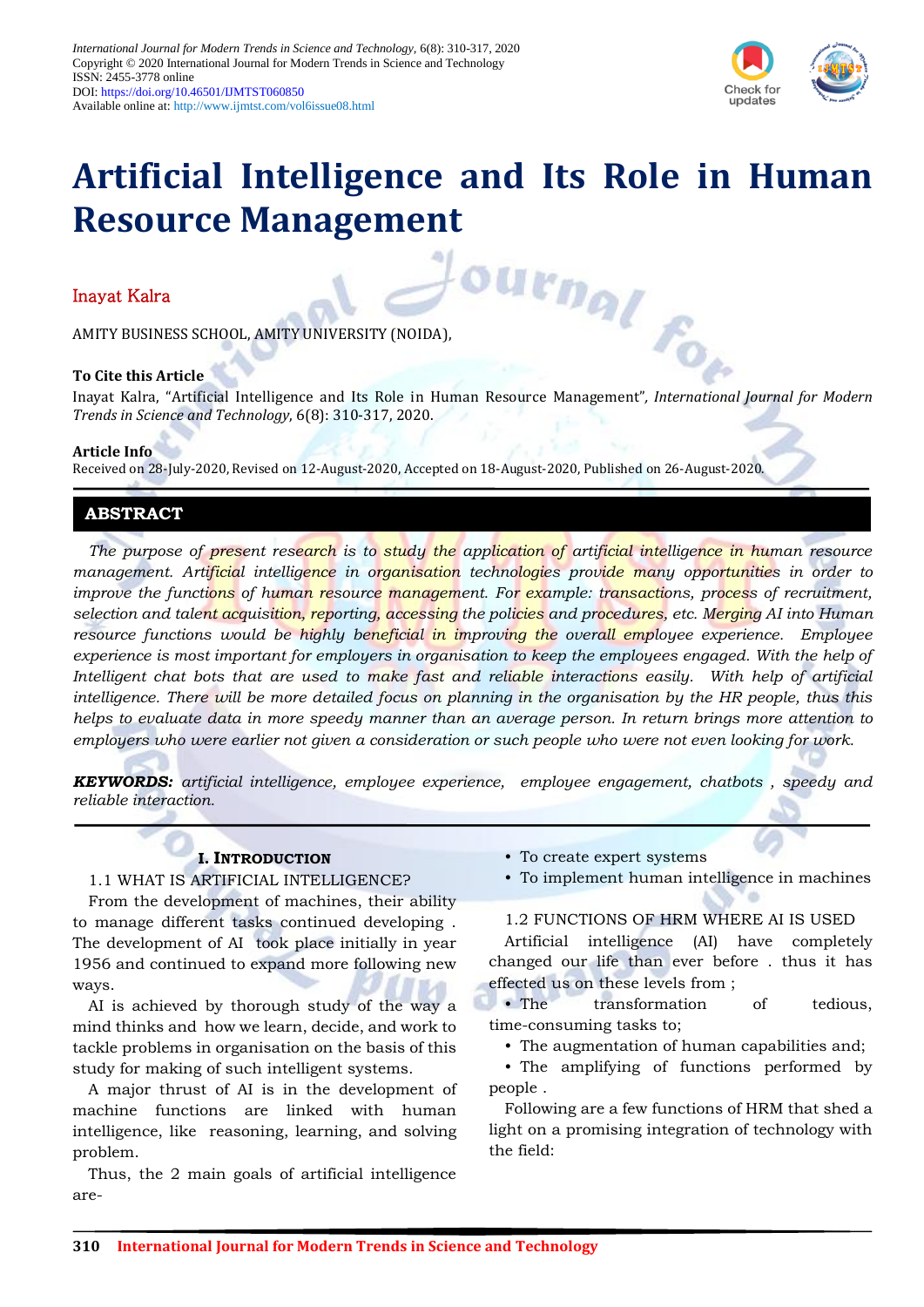#### I. AI RECRUITERS

Artificial Intelligence for recruitment is an emerging category of the Human Resource technology which is designed to reduce or even remove some of the HR activities which are very time consuming for the management.

The talent acquisition team within a company is responsible for finding, acquiring, assessing and hiring candidates to fill up the roles that are required to fulfil the requirements of a project thereby achieving the goals of a company.

#### II.ONBOARDING

This is where Artificial Intelligence came. It decides the on-boarding process for every position. This ended up being very productive since new employees who experienced well-planned on-boarding programs that gave much higher retention rates than their colleagues who didn't grab the same opportunity.

#### III. PERFORMANCE ANALYSIS

It not only increases productivity yet in addition to identify the team members who show lack of engagement. A UK based company, Work Compass is already using artificial intelligence and machine learning to analyse the quality of yearly or monthly goals of employees. They claim that this lead to an 11.4% increase in employee productivity. They make proposals based on Artificial Intelligence calculations in order to monitor the performance throughout the year with formal reviews. Artificial Intelligence has made it easy by assigning weightage to each of employee's goals and mapping it with their performance all around the year.

#### IV. TRAINING AND DEVELOPMENT

It is essential for the employees to continue learning also improving their professional skills due to so many technological changes happening around so frequently. Artificial Intelligence can happen, organise and coordinate the training members for its staff. The most common solution for this is Online courses and digital classrooms.

#### V. EMPLOYEE DEVELOPMENT

 It helps AI professionals to evaluate data on various aspects like gender ,and culture backgrounds, work ex, their educational qualifications etc companies which use AI have made the learning aspect as easy as watching a movie or playing games on play station .

# EXPERIENCES

Employee experience is most important for employers in organisation to keep the employees engaged. With the help of Intelligent chat bots that are used to make fast and reliable interactions easily. Virtual assistants to meet needs of workforce

Example – The officials of IBM examines how effectively Artificial intelligence technology can be put together into an employee's on - boarding program. IBM is planning to create a system that will answer a new employee's job related critical questions.

#### VII. EMPLOYEE RETENTION

Below are some ways how AI can be used to improve employee experience and retention –

- Better work life balance
- Identifying opportunities for growth
- Improving productivity

# VIII. ACCESSIBILITY TO HR TRANSACTION **DATA**

HR managers can access data of an employee with authorisation. Example – employee's job history, performance rating or team information. Conversational artificial intelligence can also be a key performance indicator information. Example – the number of employees present, the top performers, pending transaction requests, etc.

#### IX. HUMAN ANALYTICS

Since many years, companies have been gathering data to find a way to predict future behaviour. HR teams have a lot to do – tracking data, analysing, managing and protecting. Artificial intelligence plays a greater role in HR to support people . ib)

#### X. COGNITIVE-SUPPORTING DECISION MAKING

Cognitive engines could help employees in arriving at day-to-day decisions in the workplace. Usually, these tasks are done by the HR team members.

#### 1.3 PRACTICAL APPLICATIONS OF BUSINESS AI

a)COGNITIVELY COMPLEX TASKS - AI can also help with complex cognitive tasks. Suppose we want to predict the selling price of a house, given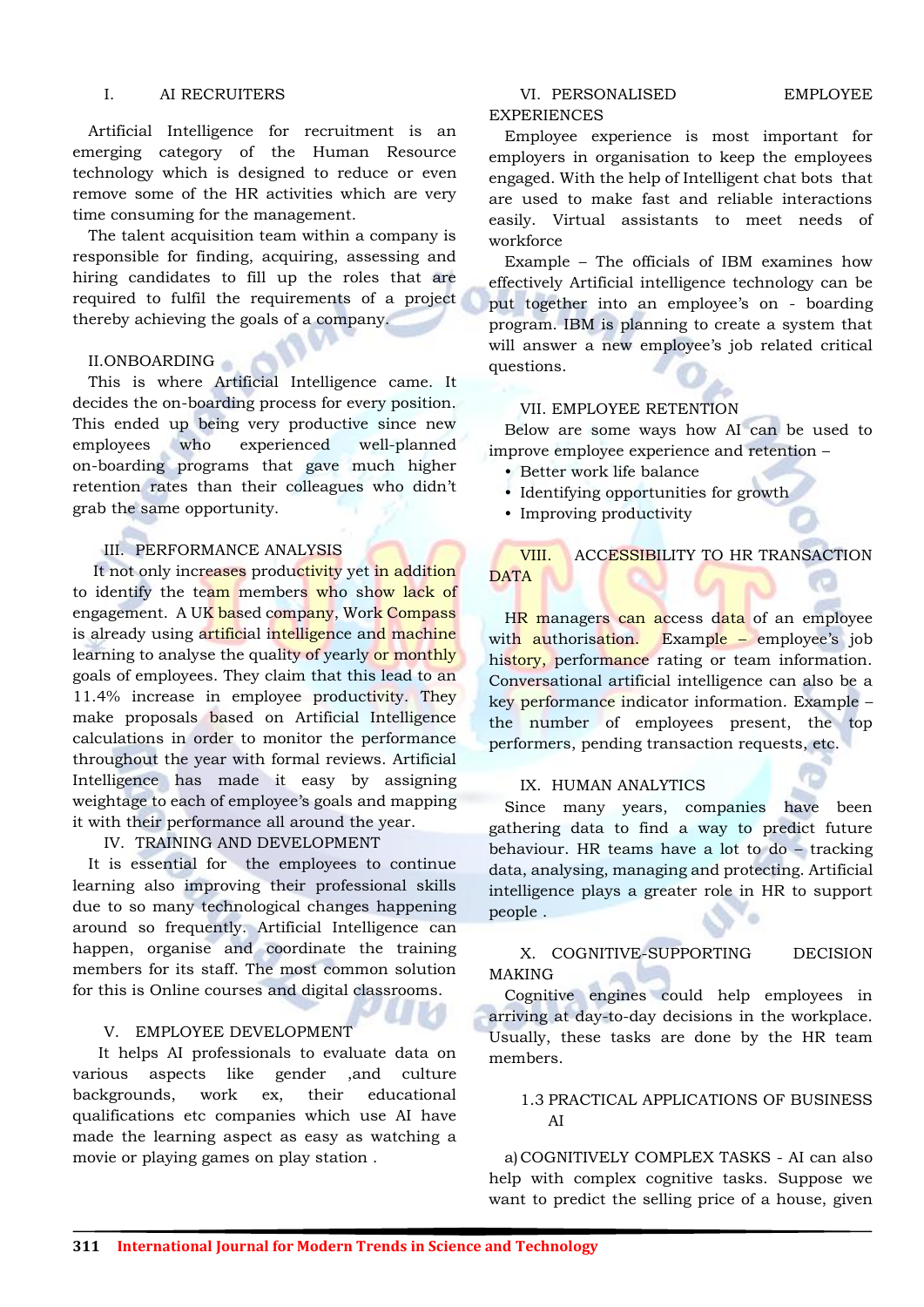some information about it (number of rooms, location, and more). We can't solve the problem by looking at descriptive tables or graphs because the task requires complex cognition. An experienced realtor might be able to process this information and estimate the price, but this approach has two limitations. First, need relevant experience in order to use this information accurately. Second, even if have the experience, can't scale the process. With the right data and training, AI can also be used to handle cognitively simple tasks (like seeing things in an image) in more complex scenarios — for example, using computer vision to find malignant tumor sites or language processing for translation.

b)CUSTOMISED CUSTOMER EXPERIENCE -When it comes to applying these capabilities in a business setting, the first example is always personalized customer experience. A customer's actions and interests can be used to tailor their experience while they are using the product. For example, Netflix uses movies you previously watched, along with other data, to recommend movies. It also uses this information to decide what new content to create. Machine learning is used for this kind of service, because it's very difficult to customize recommendations for each of the different users.

c) OPTIMIZE INTERNAL PROCESSES - These tasks typically don't involve creativity or complex problem-solving, but they are time consuming for your team. This approach offers several advantages. First, you free up valuable time for your team to work on other things, like actually selling properties. Second, with the right data, AI can make great predictions for a variety of different inputs. Third, this solution allows you to respond to customers in seconds instead of making them wait for your human team to come up with a response.

d)AID IN DECISION MAKING - For example, let's say a company is figuring out its budget for the next year. Machine learning can be used to forecast expenses, instead of just making an estimate off of last year's values. Or let's say, the company wants to know whether to invest in a new market. It can use models to process tweets about that market and analyse public sentiment. This one signal alone won't determine its decision, and it shouldn't, but it can help get the company get there. Applying AI in this way is particularly useful when the decision is very sensitive or complex.

#### 1.4 APPLICATIONS OF AI IN THE MARKET

AI is not the future anymore it is today and happening be it From candidate acquisition to scanning resumes, or to improve engagement among workforce in organisation and answering real-time questions at large. AI has a lot of potential to bring revolution among HR Industry. Today, employers in big companies like Google, Cisco, PepsiCo, Amazon are conducting tests and adopting data-driven and predictive tools for betterment of the hiring process.

Following are some of the very popular examples of A.I. being used today-

#### 1. SIRI

Today we all are aware of Apple's personal assistant, SIRI . Hence it is a computer activated friendly voice which we can interact with and ask general questions about weather, sports etc. it help us giving us directions to places, remind us important meetings and understand our language, questions and requests.

2. ALEXA

Amazone's Alexa almost took most of the world and its rise to become the smart phone's hub. However, its convenience and its uncanny capacity to give discourse from anyplace in the room has made it a progressive item that can assist us with scouring the web for data, shop, plan arrangements, set cautions and a million different things, yet in addition help power our brilliant home .

#### 3. AMAZON.COM

This has been now in presence for long now which can make a huge amount of money online. It can easily predict the customers demand online through our behaviour.

#### 4. NETFLIX

It helps to provides highly predictive technology entirely based on customer's reactions to films. It predicts on the basis of our search regarding the past films and AI helps it to grow more smarter.

#### 5. TESLA

It is famous for its self driven cars and more add on features which make it a exclusive and its high technology has helped it to received a lot of fame and its one of the best cars till now .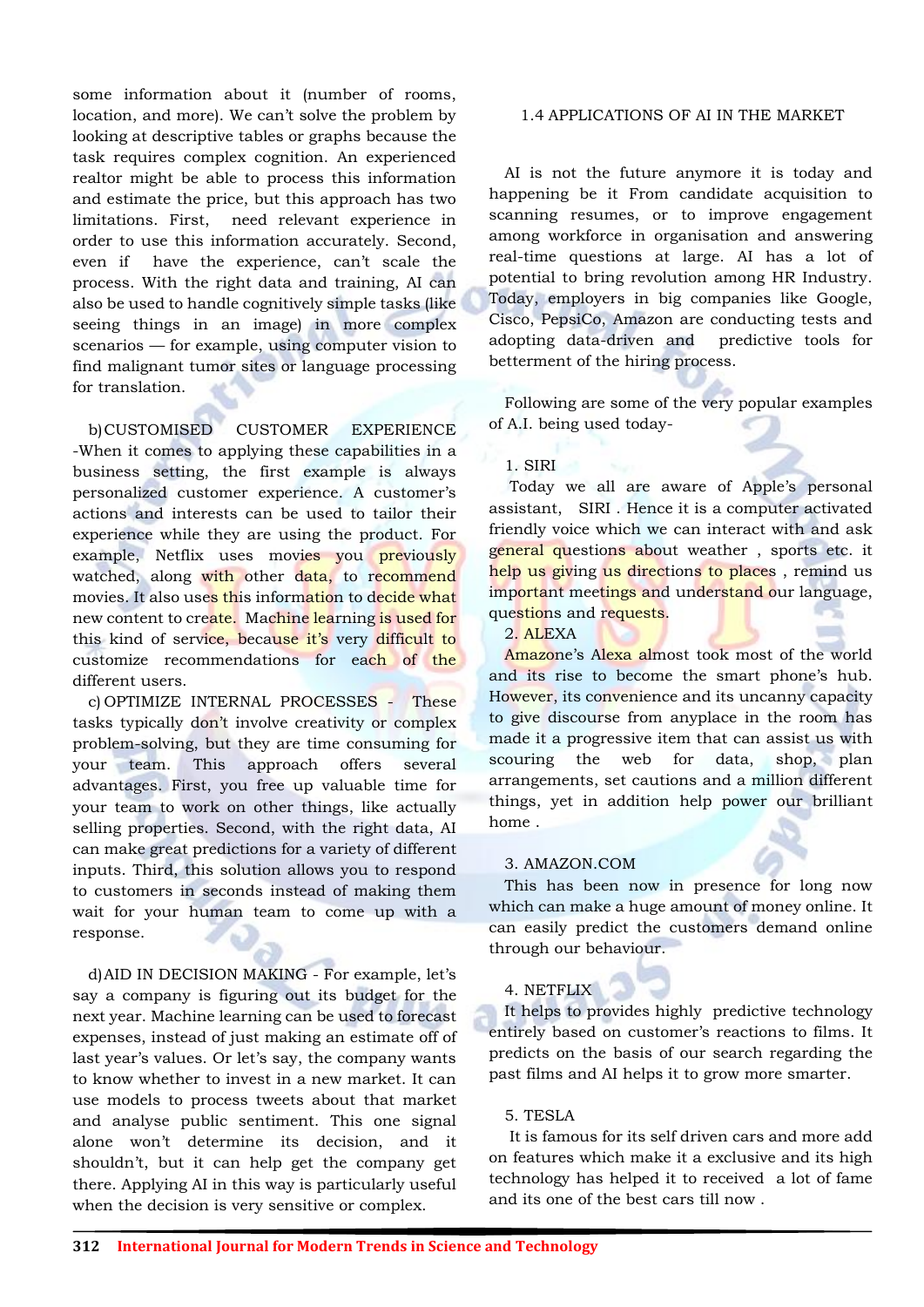## 1.5 CHALLENGES IN ADOPTING AI IN ORGANISATION

• Inequality: By utilizing man-made reasoning, an organization definitely quits depending on its human workforce, and this implies the incomes go to a less people because of this headway. Therefore, people who got proprietorship in AI-driven organizations get the chance to make all the cash in the long run.

• Artificial stupidity: Knowledge originates from realizing whether it's a human or any machine. System for the most part have a phase in where they figure out how to identify the correct examples and act in like manner based on their info.

• Biases: How can biasness be eliminated? here are 100% odds of biasness since the AI innovation is made by people itself and people are extremely critical essentially. Whenever ideal for social advancement, computerized reasoning can be a quickening agent for positive change.

• Security: The more remarkable any innovation turns into, the more it tends to be utilized for bounty number of reasons. This applies not exclusively to robots which are delivered to supplant people, yet to AI frameworks that can cause harm on the off chance that they are utilized devilishly

1.6 BARRIERS TO ADOPTING AI TECHNOLOGY

• Talent gap: it can be expensive and hard to find properly educated or skilled people.

• Concern over privacy: Proper confidential HR data must be evaluated securely and available only to the concerned people

• Ongoing maintenance: AI deep learning and regular review and updates. Bias are only learned from software Therefore, a basic knowledge the way the technology works, and awareness is important.

• Integration capabilities: Availability of data and a vast amount of data that is highly important for any AI software to human intelligence. So, ensuring there is a vast database of resumes and other related sets of information readily available is quite difficult to manage

#### **II. METHODOLOGY**

RESEARCH-: Research is defined as a careful consideration of study regarding a particular concern or a problem using scientific methods. It is basically a systematic inquiry to describe, explain, predict and control the observed phenomenon.

RESEARCH METHODOLOGY - Research methodology is the specific procedures or techniques used to identify, select, process, and analyse information about a topic. It helps to evaluate overall reliability of the study and answer questions like How was the data collected or generated? How was it analysed?

❖RESEARCH DESIGN – it is blueprint of research project and depends upon strategy of research.

METHODOLOGY - The main aim of this report was to gather all sorts of information about Artificial Intelligence and its applications. The research design that was adopted to achieve this objective was Qualitative Research Design further categorised into Exploratory Research.

QUALITATIVE RESEARCH DESIGN - subjective research is a procedure that is about request, that helps inside and out comprehension of the issues or issues in their normal settings. This is a non-factual research strategy.

• EXPLORATORY RESEARCH - As the name suggests, exploratory research is conducted to explore the research questions and may or may not offer a final conclusion to the research. This type of research was conducted because the ideas and thoughts are key as it is primarily dependent on their personal view about a particular topic.

#### DATA COLLECTION METHODS-:

Data collection plays a important role in the statistical analysis. In research, there are different methods used to gather information, all of which fall into two categories, i.e. primary data, and secondary data..

#### FINDINGS FROM THE STUDY :-

My topic of research was such which require secondary data i.e case study which helped me gain more knowledge about the topic. For SECONDARY DATA, I did more research from some case studies of few known companies, collected information from the Business Magazines, from articles and some research papers from the internet.

#### OBJECTIVES-

• To study about the concept of Artificial Intelligence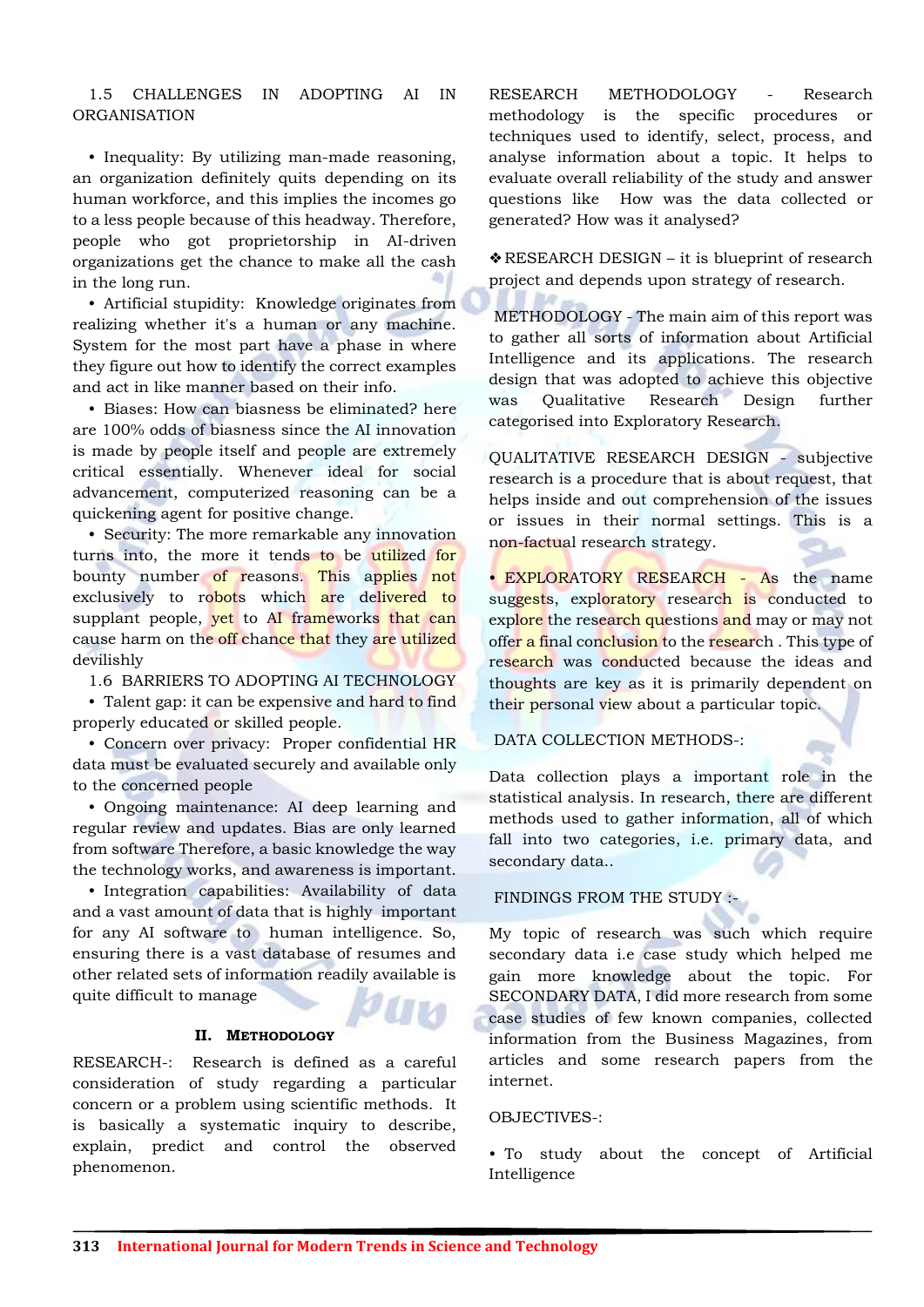• To gather information about the applications of AI in HRM and other fields

- To get some information about the applications of AI in the market
- To get some insights on the challenges faced by companies due to AI
- To study about the future scope of AI

#### **III. LITERATURE REVIEW**

۵I

Jarrahi (August 2017), said that Artificial insight (AI) has infiltrated numerous authoritative procedures, bringing about a developing apprehension that shrewd machines will before long supplant numerous people in dynamic. With a more prominent computational data preparing limit and a scientific methodology, AI can broaden people's comprehension while tending to multifaceted nature, though people can at present offer a progressively all encompassing, instinctive methodology in managing vulnerability and dubiousness in hierarchical dynamic. This reason reflects the possibility of insight growth, which expresses that AI frameworks ought to be planned with the goal of increasing, not supplanting, human commitments that are required to be.

Elliot (June 2017), talked about the challenge between human robot association and man-made consciousness in numerous respects, which included dynamic, somewhat obscure conditions that were not initially intended for robots; Discussing every one of these capacities, presents working usage, and shows how they consolidate in a sound and unique deliberative engineering for human–robot connection. Bolstered by trial results, he in the end indicated how express information the executives, both emblematic and geometric, ends up being instrumental to more extravagant and increasingly regular human–robot communications by pushing for unavoidable, human-level semantics inside the robot's deliberative framework.

Holtel (2016) Machines with exceptionally advanced mental skills will flip around the information work in each organization division, be it advertising, HR, innovative work, client assistance, or the even the top managerial staff. To begin with, organizations must include every important partner at the underlying phase of sending on the grounds that the effect of man-made consciousness is expansive. Second, organizations must scrutinize their given worth framework since it intently resounds with the capacities of man-made brainpower machines. Third, organizations must direct controlled tests, since "partition and rule" don't work any longer to deal with machines that emulate human reasoning

Yawalkar (2019) , in his research paper, it helps to enter into departments like finance, marketing and human resource. This study has concluded that role of artificial intelligence and understand the challenges in the industry the main objective of the study was of handling the recruitment process , hiring, and analyzing the data , collecting the data and also lowering down the workload in the organisation and enriching the efficiency of workplace.

Matsa (2019), in his paper AI can be used as a tool which can help to improve the productivity and help in increasing the performance. Artificial intelligence uses certain Algorithms and also where machines can show behaviour by human beings . it has an Important role in HRM because it uses chatbot and also important in process like Recruitment , training and development , selection and etc. it also helps in providing various Services to employees based upon leave request and details, granting of leaves for vacation.

Lemaignan (2017), in this research paper has talked about the Human-robot interaction (HRI) speaks to a test for AI. Despite the fact that each work done by people genuinely, can done through AI. In any case, enthusiastic knowledge isn't there for AI. As this is the significant downside of human robot cooperation become basic. Robots can just do the things which are pre-educated to them. They can't change their activities by their own as they are constrained by people. It is a troublesome errand to force the autonomous programming modules, uniquely it isn't just a specialized test, however it is additionally a structural test.

Wislow (2017), in this research paper has talked about the role of AI In the title of top approaches to utilize AI in HR it was unmistakably expressed that AI is Reshaping the way that organizations deal with their work power and make the arrangements which builds efficiency and representative commitment as a rule. Ability obtaining is fundamental significant things, we can evacuate huge amounts of unpleasant and repetitive work from hr supervisors to be specific ability securing programming can output, peruse and assess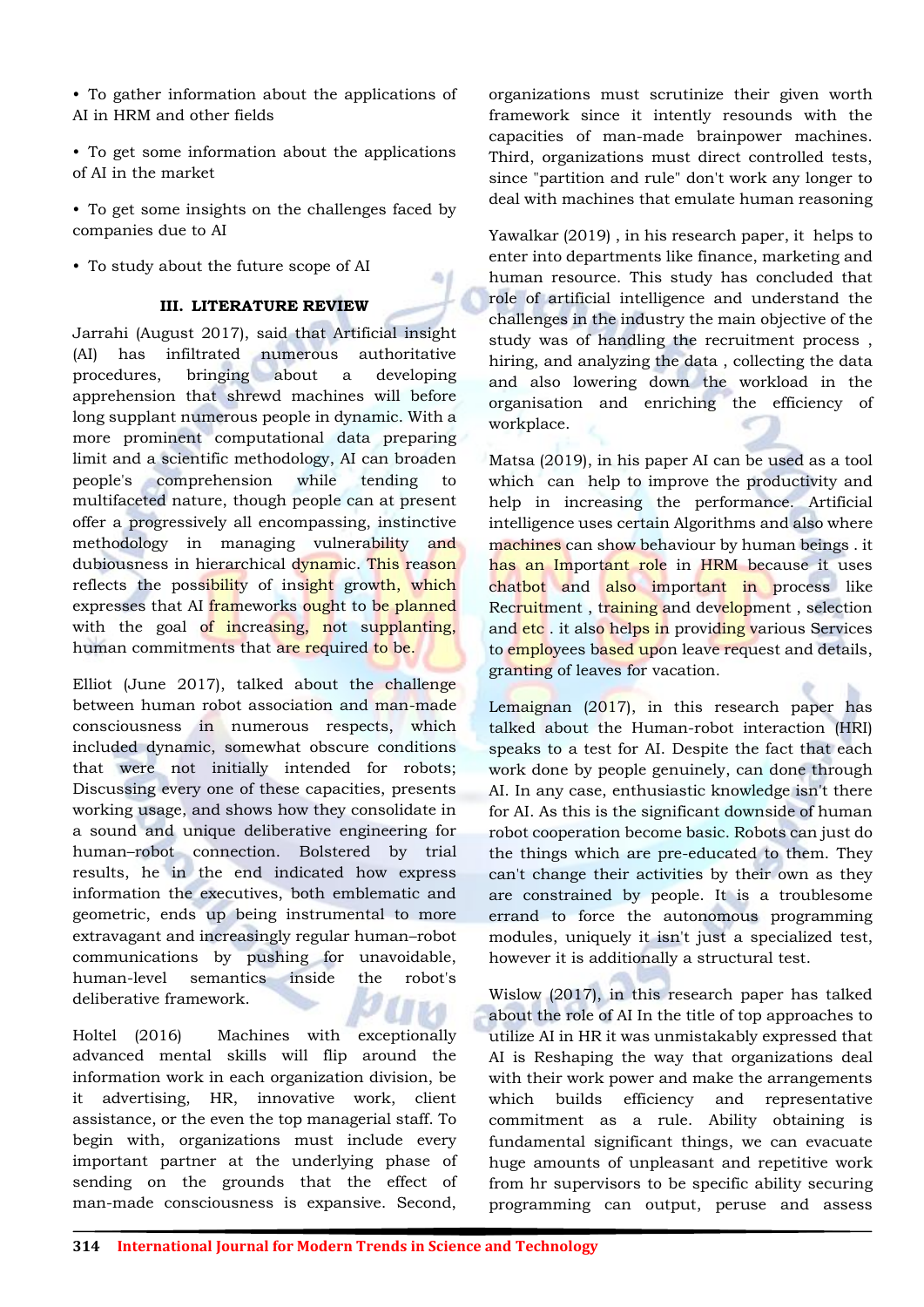candidates and rapidly disposes of 75% of them from the enlisting procedure. AI can design, sort out and can give such huge numbers of preparing projects to the recently joined representatives through online courses and computerized study halls. Simulated intelligence can predict the necessities of representatives then maintenance will be more for the representatives in the association it has a significant job in the association since work is impossible physically so with the assistance of man-made brainpower the work will be done without any problem.

Bersin (2018) , it obviously shows that AI is very utilized in the majority of the zones of the board and furthermore about the dangers that will happen when it isn't utilized appropriately .AI are human made machines which are constrained by people dependent on the guidelines given by people .The frameworks with calculations and some learning instruments are utilized in AI since they have the ability to investigate a huge number of data and they are quick not normal for people. These frameworks encouraged us to see all the potential results for any issue and gives choices and causes us to pick the best arrangement. A portion of the regions that can get best outcomes by utilizing AI in HR are as per the following the employing supervisors might not be right while choosing the correct individual for the correct activity however frameworks with calculations looks at profile of competitors and pick the best appropriate individual.

Peter (2018) , In the paper obviously shows that in close to coming future AI will get an extraordinary change the method of actualizing HR rehearses with the usage of ai in organisation without any doubt a few occupations might be influenced however as a general rule it raises the efficiency of an association albeit a portion of the western organizations are fruitful in incorporating AI with some HR rehearses and got beneficial and others are as yet depending on the cost perspectives and out of all the hr rehearses enlistment is the best capacity in coordinating with AI from sourcing and screening the certified candidates lastly it is the obligation of the administrations and the particular associations to reshape ability.

Srivastava (2018) , conducted a research AI assumes a significant job in HR the board it chiefly help us in labour arranging and profitability the executives really it is hard to break down the

exhibition of a worker's physically so by utilizing tends to be done consequently and also enlistment turns out to be simple like most extreme time which is spend by the HR director on enrolment just so to diminish time this AI encourages us a great deal it is possible that it might be for recruiting in choice which are taken by AI will be better than the choices representatives or authorities through AI there will be no separation just as the choices of the pay will be done here by utilizing genuinely complex calculations altogether AI there will be better advancement in each association.

Shella M LC Govern (2018) , In the paper AI is an apparatus which can be prepared so that people can do. As to AI in HR it lessens the human work and it will spare financial plan likewise and through this AI just approved individual can see all the information yet the pariahs can't see all the insights about to organization. By the utilization of AI it for the most part diminishes the HR assignments and dynamic will turn out to be simple with respect to various undertakings. New representatives don't have the foggiest idea where to proceed to contact in the associations this AI will help them by addressing inquiries of workers through chatbot. Supervisor can see the data of a worker in a made sure about manner.AI is an AI ability and it utilizes regular language preparing to think about representative and regardless of whether worker need to apply for a leave then this chatbot will show you the bit of leaves accessible and on that day is anybody decided on leave it will break down all the information and gives clear arrangement. The primary favourable position of this chatbot arrangement is that it very well may be open anyplace whenever. The arrangements will be imparted through secure web or intranet convention. By utilizing AI it gives us genuine advantages and improve the advancement procedure of an organization. It ought to be seen that the actualized AI arrangement should give right reaction consistently it ought to be refreshed and upkeep of rationale accurately.

Gale (2019), In the paper AI is rising and hr administrators ought to be set up of how to utilize this innovation all the future work will be finished by AI so IBM,PWC and deloitte they are done overviews on effect of AI on hr most recent year and a half and it is cleared that organizations need to actualize AI yet they doesn't t not comprises representatives with appropriate authority to make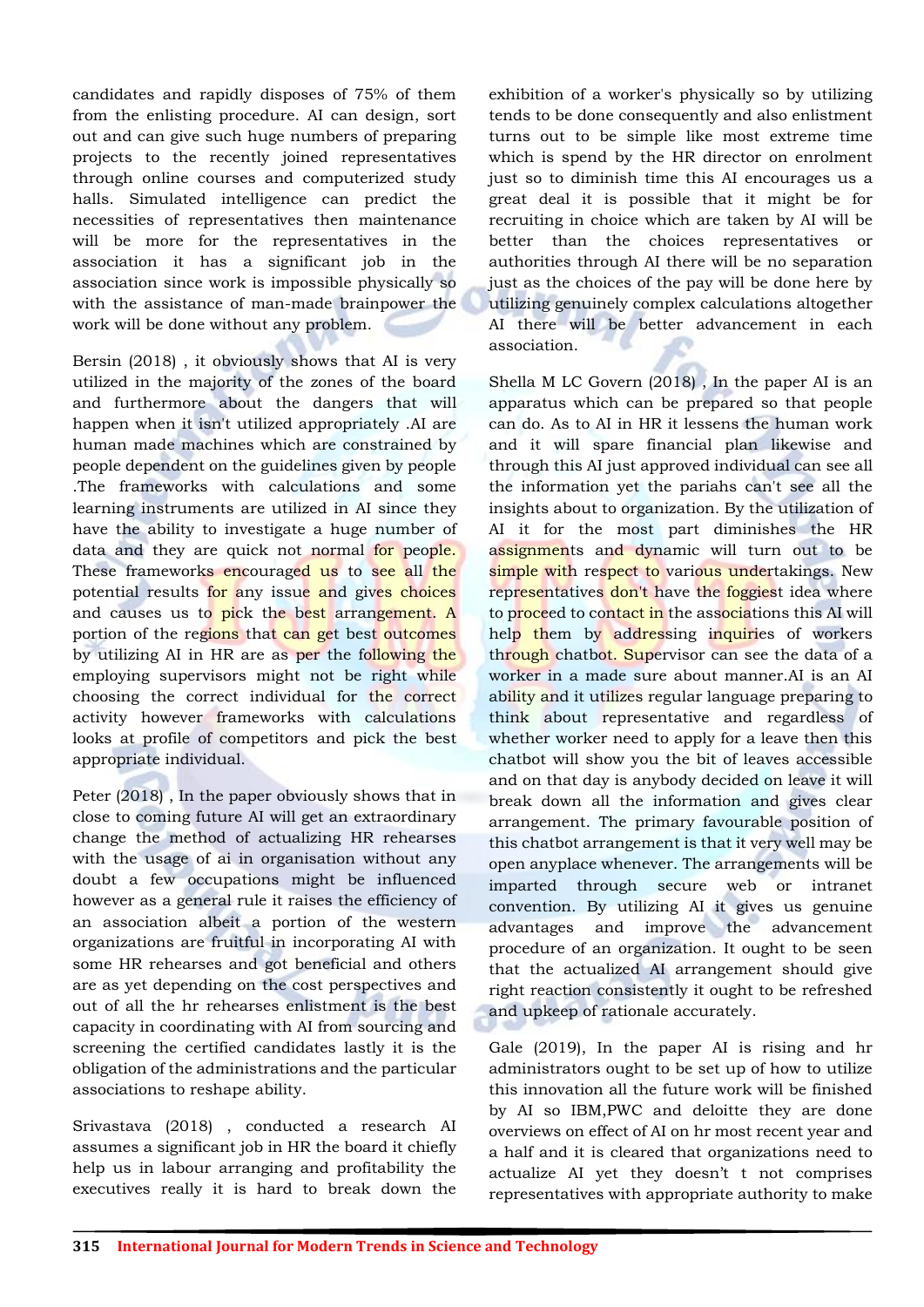it IBM anticipate that 120 million laborers on the planet's 10 biggest financial aspects need to offer preparing to laborers in regards to AI and if the organizations didn't begin serious edge in regards to improvement regardless of whether organization need to build up AI however representatives don't demonstrate enthusiasm to pull it off. 80% of representatives in us and uk accept that having AI aptitudes will be valuable to them to get advantages to organization and 42% said that they are not that they are not accepting that their HR divisions can execute it. HRD assumes a significant job in each association so it needs innovations like AI to be progressively serious in the zones changing business condition and this beginnings with change in culture where subtleties used to take choices so directors and the workers of HR need to think .

Bharadwaj (2018), in his paper unmistakably expressed that any association will get a lot of resumes out which just 10% are pertinent. From recruiting to worker commitment, computerized reasoning is changing the route because of the appearance of AI upheld frameworks. This procedure is currently taken over by programming search calculation that can effectively validate the couple of individuals coordinating your necessities from a heap of inaccurate applications. Man-made brainpower is re-forming and each circle in life including HR the executives It can be joined in process like boarding, execution, survey, criticism, preparing, separated from ability. Consequently, it permits HR chief more prominent time and vitality to concentrate on tutoring and rousing representatives. HR office is exceptionally profited with the AI supporting framework.

Dr Nunn (2018) , , at present AI turned out to be generally significant in pretty much every industry it is the fantasy of each HR administrator to utilize AI in their association predominantly mechanizes correspondence with competitors the two significant things in AI it for the most part takes out biasness while choosing the applicants and expanding effectiveness of the up-and-comers AI for the most part helps in screening process it down up-and-comers profile and interface with them and take a choice of choosing the correct up-and-comers it fundamentally decreases the weight of work and the principle spotlight will be on the top up-and-comes AI can do facial acknowledgment and furthermore it leads the meetings basing upon instruction levels and their

capacity and so on., through AI the holes can be filled in HR office like primarily in regards to preparing and advancement that implies naturally investigating the aptitudes and prerequisites to satisfied by representatives it chiefly associated organization's vision and to accomplish the objectives .AI begins from enrolment and at last remuneration level it principally utilized so without a doubt AI will be a developing innovation in each association.

Dr Jain (2018), In this paper HRM and AI shows that hr in the past used to concentrate on the board of representatives in association yet now gradually it moved its concentration to construct an association that adjusts to the much of the time changing condition since change in condition will impact the association. The AI is reproducing the association in this computerized world so the HR ought to rethink as needs be. Computer based intelligence is a useful show by machines in close relationship with insight of humans.HR should prepare the representatives about the new advancements all together for better future. Straightforwardness has gotten standard in the realm of HR, representatives can look at their pay rates against those of comparative occupations utilizing a portion of the apparatuses like compensation.

#### **IV.DISCUSSION**

This study is about the various applications of Artificial Intelligence in the field of Human Resource Management. This research project has helped me gain a lot of knowledge about the advancement in technologies these days and how we people are trying to adapt and adopt these technologies in our personal as well as professional and corporate lives. Human resource has an immense opportunity to lead the transformation to an enterprise. The HR leaders who learn new technologies and new ways of working and who explore through constant reinvention, will be strongly having an impact on the employee experience and the business results. Today, HR's focus has shifted towards building the organisation. Companies are now hiring young digital savvy employees who can do things by themselves and share information in a very transparent manner. They want a digital experience at work – productivity and empowerment and HR is very well expected to fulfil these expectations. In future, HR needs to embrace new technologies. They must take advantage of the